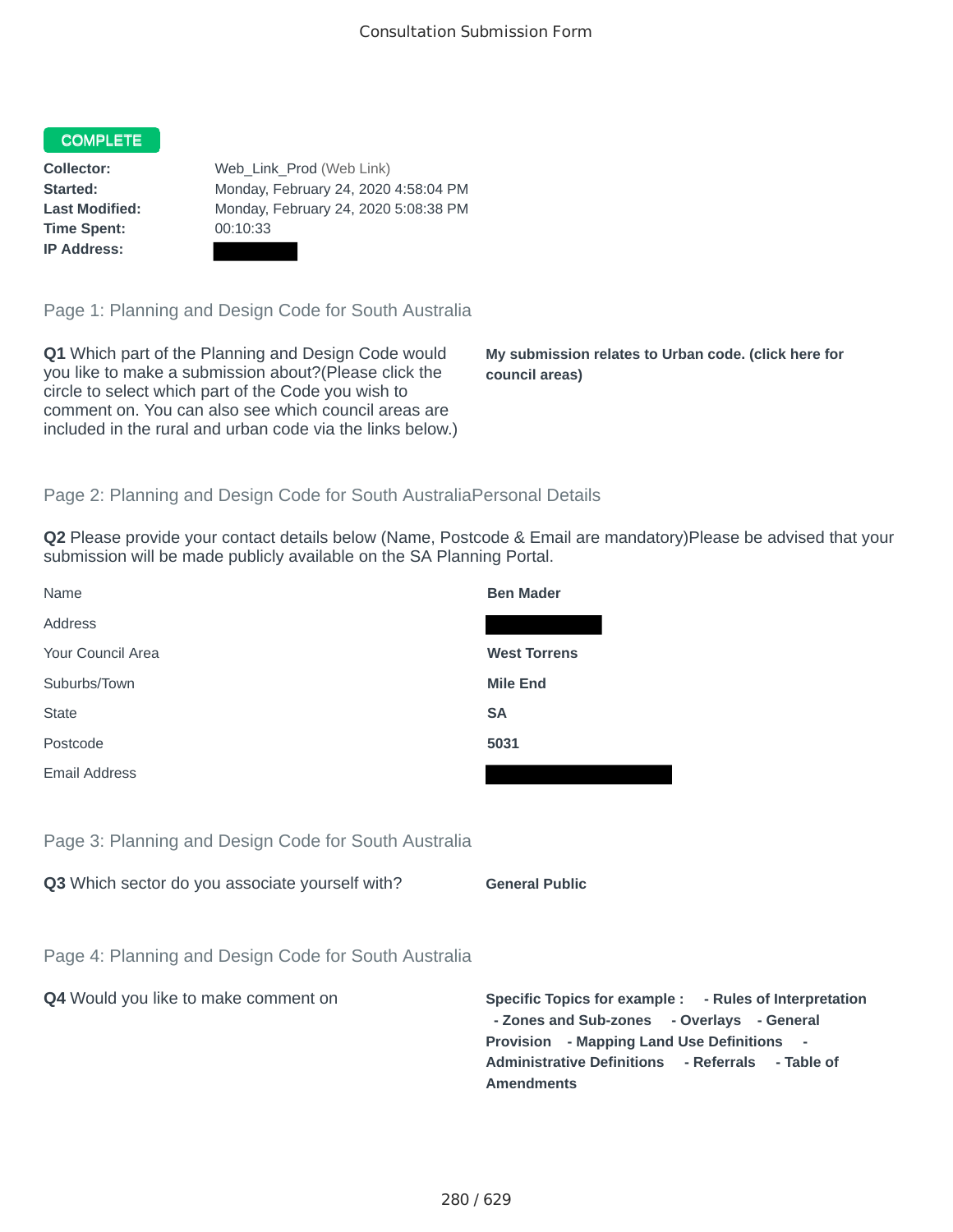| Page 5: Planning and Design Code for South Australia<br>Q5 Enter your feedback for Rules of Interpretation                                                              | <b>Respondent skipped this question</b>                                                                                                                                                                                                                                                                                             |
|-------------------------------------------------------------------------------------------------------------------------------------------------------------------------|-------------------------------------------------------------------------------------------------------------------------------------------------------------------------------------------------------------------------------------------------------------------------------------------------------------------------------------|
| Q6 Enter your feedback for Referrals                                                                                                                                    | <b>Respondent skipped this question</b>                                                                                                                                                                                                                                                                                             |
| Q7 Enter your feedback for Mapping                                                                                                                                      | <b>Respondent skipped this question</b>                                                                                                                                                                                                                                                                                             |
| Q8 Enter your feedback for Table of Amendments                                                                                                                          | <b>Respondent skipped this question</b>                                                                                                                                                                                                                                                                                             |
| Page 6: Planning and Design Code for South Australia<br>Q9 Please enter your feedback for overlaysclick next at<br>the bottom of the page for next topic                | <b>Respondent skipped this question</b>                                                                                                                                                                                                                                                                                             |
| Page 7: Planning and Design Code for South Australia<br>Q10 Please enter your feedback for zones and subzonesclick next at the bottom of the page for next topic        |                                                                                                                                                                                                                                                                                                                                     |
| Housing Diversity Neighbourhood Zone                                                                                                                                    | I live within the proposed housing diversity zone in the<br>Mile End suburb. I believe that having lived within the<br>suburb my entire life and having had a family history of<br>property in the suburb for over 100 years it is should be<br>zoned into the suburban neighbourhood zone in keeping<br>with the rest of Mile End. |
| Page 8: Planning and Design Code for South Australia<br>Q11 Please enter your feedback for general policyclick<br>next at the bottom of the page for next topic         | <b>Respondent skipped this question</b>                                                                                                                                                                                                                                                                                             |
| Page 9: Planning and Design Code for South Australia<br>Q12 Please enter your feedback for Land use<br>Definitionclick next at the bottom of the page for next<br>topic | <b>Respondent skipped this question</b>                                                                                                                                                                                                                                                                                             |
| Page 10: Planning and Design Code for South Australia<br>Q13 Please enter your feedback for Admin                                                                       |                                                                                                                                                                                                                                                                                                                                     |